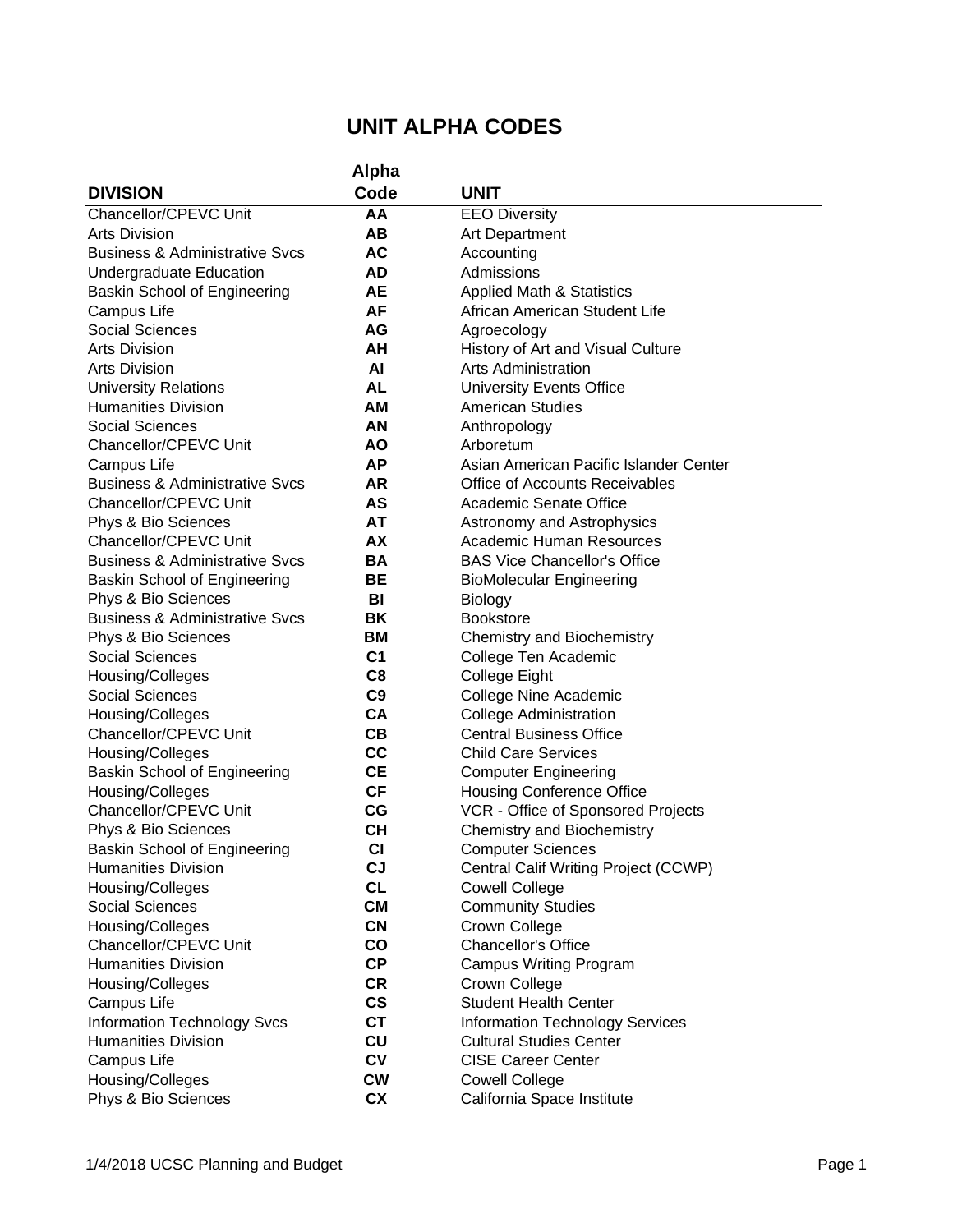|                                           | Alpha          |                                                 |
|-------------------------------------------|----------------|-------------------------------------------------|
| <b>DIVISION</b>                           | Code           | <b>UNIT</b>                                     |
| Baskin School of Engineering              | CZ             | <b>Computational Media</b>                      |
| <b>Business &amp; Administrative Svcs</b> | DA             | <b>ADA Compliance Office</b>                    |
| <b>University Relations</b>               | DE             | <b>UR Development</b>                           |
| Housing/Colleges                          | DH             | Major Maintenance - Dining Halls                |
| <b>Arts Division</b>                      | <b>DM</b>      | Digital Arts and New Media                      |
| <b>Humanities Division</b>                | <b>DP</b>      | Dickens Project                                 |
| Campus Life                               | DS             | <b>Disability Resource Center</b>               |
| <b>Social Sciences</b>                    | EC             | Economics                                       |
| <b>Social Sciences</b>                    | ED             | Education                                       |
| <b>Baskin School of Engineering</b>       | EE             | <b>Electrical Engineering</b>                   |
| <b>Baskin School of Engineering</b>       | EG             | School of Engineering                           |
| <b>Business &amp; Administrative Svcs</b> | EН             | EH&S Environmental Health & Safety              |
| Housing/Colleges                          | EI             | College Eight                                   |
| <b>Social Sciences</b>                    | EN             | <b>Environmental Studies</b>                    |
| <b>Undergraduate Education</b>            | EP             | <b>Educational Partnership Center</b>           |
| <b>Social Sciences</b>                    | EQ             | Social Sciences Equipment                       |
| <b>Campus Life</b>                        | ER             | <b>Ethnic Resource Centers</b>                  |
| Phys & Bio Sciences                       | ES             | <b>Earth Sciences</b>                           |
| Phys & Bio Sciences                       | ET             | <b>Environmental Toxicology</b>                 |
| Chancellor/CPEVC Unit                     | EV             | <b>Executive Vice Chancellor/Campus Provost</b> |
| Undergraduate Education                   | FA             | <b>Financial Aid Office</b>                     |
| <b>Business &amp; Administrative Sycs</b> | FC             | <b>Financial/Safety Service Center</b>          |
| <b>Business &amp; Administrative Svcs</b> | <b>FD</b>      | <b>Fire Department</b>                          |
| Housing/Colleges                          | FH             | <b>Faculty Housing</b>                          |
| <b>Business &amp; Administrative Svcs</b> | FL             | <b>Fleet Services</b>                           |
| Housing/Colleges                          | <b>FS</b>      | <b>Family Student Housing</b>                   |
| <b>Arts Division</b>                      | FV             | Film Video                                      |
| <b>University Relations</b>               | GC             | Government and Community Relations              |
| Phys & Bio Sciences                       | <b>GE</b>      | <b>Physical &amp; Biological Sciences</b>       |
| <b>Social Sciences</b>                    | GL             | <b>Global Transformation</b>                    |
| <b>Baskin School of Engineering</b>       | GP             | Center for Games & Playable Media               |
| Housing/Colleges                          | GR             | <b>Graduate Student Housing</b>                 |
| Chancellor/CPEVC Unit                     | GS             | <b>Graduate Studies</b>                         |
| Housing/Colleges                          | H <sub>1</sub> | Cowell Housing                                  |
| Housing/Colleges                          | H <sub>2</sub> | <b>Stevenson Housing</b>                        |
| Housing/Colleges                          | H <sub>3</sub> | Crown Housing                                   |
| Housing/Colleges                          | H4             | <b>Merrill Housing</b>                          |
| Housing/Colleges                          | H <sub>5</sub> | Porter Housing                                  |
| Housing/Colleges                          | H <sub>6</sub> | Kresge Housing                                  |
| Housing/Colleges                          | H7             | Oakes Housing                                   |
| Housing/Colleges                          | H <sub>8</sub> | <b>College Eight Housing</b>                    |
| Kresge College                            | H <sub>9</sub> | Kresge Apt Housing                              |
| <b>Humanities Division</b>                | HB             | History                                         |
| <b>Humanities Division</b>                | HC             | <b>History of Consciousness</b>                 |
| Campus Life                               | HE             | <b>Student Health Center</b>                    |
| Housing/Colleges                          | HF             | <b>Housing Facilities</b>                       |
| Housing/Colleges                          | HM             | <b>Housing Services</b>                         |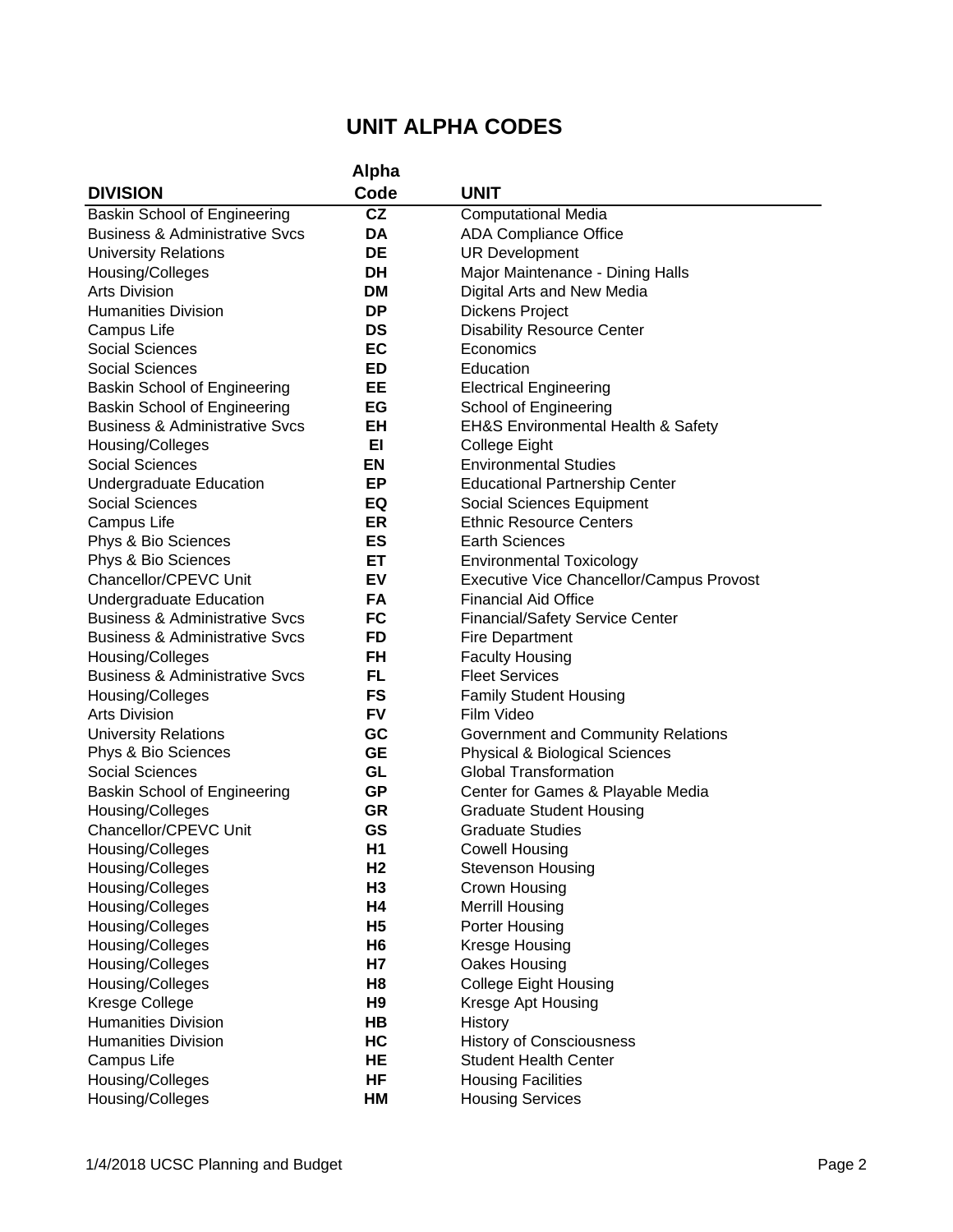|                                           | Alpha        |                                             |
|-------------------------------------------|--------------|---------------------------------------------|
| <b>DIVISION</b>                           | Code         | <b>UNIT</b>                                 |
| Housing/Colleges                          | HO           | <b>Housing Services</b>                     |
| <b>Business &amp; Administrative Svcs</b> | HR           | <b>Staff Human Resources</b>                |
| <b>Humanities Division</b>                | HU           | <b>Humanities Division</b>                  |
| <b>Business &amp; Administrative Svcs</b> | IA           | <b>Internal Audit</b>                       |
| Campus Life                               | ID           | American Indian Resource Center             |
| Chancellor/CPEVC Unit                     | IE           | <b>International Education</b>              |
| Phys & Bio Sciences                       | IG           | Institute of Geo & Planet Physics           |
| <b>Humanities Division</b>                | IH           | Humanities Instruction & Research           |
| <b>Information Technology Svcs</b>        | ΙM           | <b>Media Services</b>                       |
| Phys & Bio Sciences                       | IN           | <b>Institute of Marine Sciences</b>         |
| Phys & Bio Sciences                       | IP           | <b>SCIPP Institute for Particle Physics</b> |
| Chancellor/CPEVC Unit                     | IR           | <b>EVC Instructional Resources</b>          |
| <b>Baskin School of Engineering</b>       | IS           | Technology Information Management Program   |
| <b>Information Technology Svcs</b>        | IT           | Vice Provost Info Technology Svcs           |
| Baskin School of Engineering              | JT           | <b>CE/CIS JOINT</b>                         |
| <b>UC Observatories</b>                   | KA-KQ;       | <b>UCO Lick Observatory</b>                 |
|                                           | <b>KS-KZ</b> |                                             |
| Housing/Colleges                          | <b>KR</b>    | <b>Kresge College</b>                       |
| <b>Social Sciences</b>                    | LA           | Latin American/Latino Studies               |
| <b>Humanities Division</b>                | <b>LB</b>    | Linguistics                                 |
| <b>UC Observatories</b>                   | LC           | <b>UCO Lick Computing</b>                   |
| <b>Humanities Division</b>                | LG           | <b>Linguistics Research Center</b>          |
| Housing/Colleges                          | п            | Kresge Student Life                         |
| Chancellor/CPEVC Unit                     | LN           | Campus Loan Program                         |
| <b>UC Observatories</b>                   | LO           | <b>UCO Lick Observatory</b>                 |
| <b>Humanities Division</b>                | LP           | Language Program                            |
| Campus Life                               | <b>LR</b>    | Chicano/Latino Resource Center              |
| <b>Humanities Division</b>                | LS           | <b>Legal Studies</b>                        |
| <b>Humanities Division</b>                | LT           | Literature                                  |
| <b>University Relations</b>               | LU           | Alumni Association                          |
| Phys & Bio Sciences                       | МA           | <b>Mathematics</b>                          |
| <b>Arts Division</b>                      | MВ           | Music                                       |
| <b>UC Observatories</b>                   | MН           | Mt. Hamilton                                |
| Housing/Colleges                          | ML           | <b>Merrill Student Housing</b>              |
| <b>Business &amp; Administrative Svcs</b> | ΜМ           | <b>IPMTS</b>                                |
| Housing/Colleges                          | ΜR           | Merrill Academic                            |
| Phys & Bio Sciences                       | ΜS           | Ocean Sciences                              |
| <b>Business &amp; Administrative Svcs</b> | МT           | <b>Material Management</b>                  |
| Phys & Bio Sciences                       | <b>NA</b>    | <b>Physical &amp; Biological Sciences</b>   |
| Phys & Bio Sciences                       | <b>NR</b>    | <b>Natural Reserves</b>                     |
| Phys & Bio Sciences                       | <b>NS</b>    | <b>Physical &amp; Biological Sciences</b>   |
| <b>Business &amp; Administrative Svcs</b> | <b>OC</b>    | <b>Controller's Office</b>                  |
| Housing/Colleges                          | OK           | Oakes College                               |
| Campus Life                               | <b>OP</b>    | <b>OPERS</b>                                |
| <b>Business &amp; Administrative Svcs</b> | <b>OR</b>    | MBEST/Ft. Ord                               |
| Housing/Colleges                          | <b>OS</b>    | Oakes Student Life                          |
| Housing/Colleges                          | PA           | Porter Student Life                         |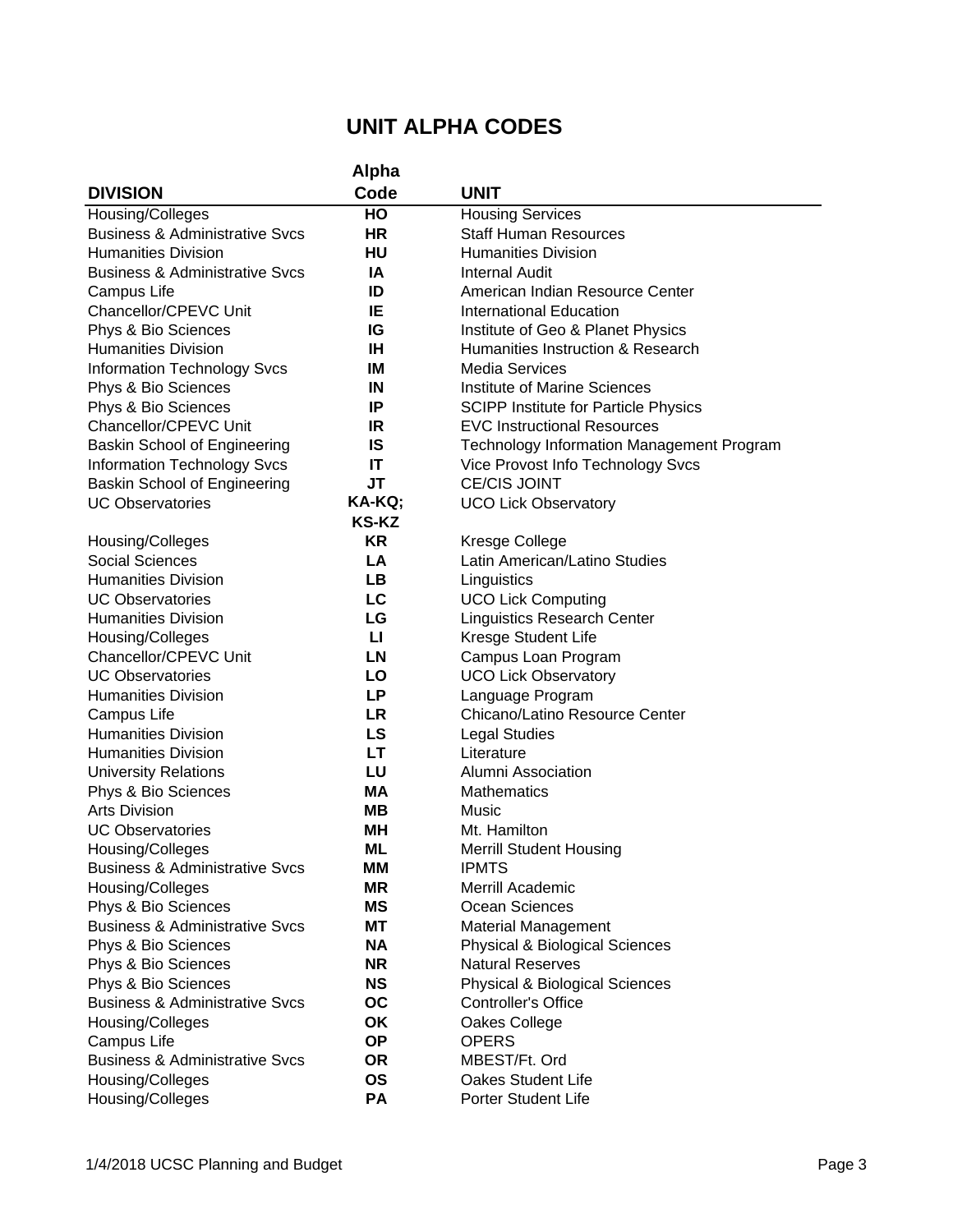|                                                                   | <b>Alpha</b> |                                                 |
|-------------------------------------------------------------------|--------------|-------------------------------------------------|
| <b>DIVISION</b>                                                   | Code         | <b>UNIT</b>                                     |
| Chancellor/CPEVC Unit                                             | PB           | Planning & Budget                               |
| <b>University Relations</b>                                       | <b>PI</b>    | <b>Public Affairs</b>                           |
| <b>Business &amp; Administrative Svcs</b>                         | <b>PK</b>    | <b>Physical Planning &amp; Construction</b>     |
| <b>Humanities Division</b>                                        | PL           | Philosophy                                      |
| Social Sciences                                                   | <b>PO</b>    | <b>Politics</b>                                 |
| <b>Business &amp; Administrative Svcs</b>                         | <b>PP</b>    | <b>Physical Plant</b>                           |
| <b>Social Sciences</b>                                            | <b>PS</b>    | Psychology                                      |
| Housing/Colleges                                                  | <b>PT</b>    | Porter College Academic                         |
| Phys & Bio Sciences                                               | <b>PY</b>    | Physics                                         |
| Campus Life                                                       | QR           | <b>GLBT</b>                                     |
| <b>University Extension</b>                                       | QX           | <b>University Extension</b>                     |
| Chancellor/CPEVC Unit                                             | <b>RC</b>    | VCR - Univ Affiliated Research Ctr (UARC)       |
| Campus Life                                                       | <b>RE</b>    | <b>Re-Entry Services</b>                        |
| <b>Humanities Division</b>                                        | RF           | RAY FASC (FRA)                                  |
| Undergraduate Education                                           | <b>RG</b>    | Registrar                                       |
| <b>Business &amp; Administrative Svcs</b>                         | <b>RM</b>    | <b>Risk Services</b>                            |
| <b>Summer Session</b>                                             | <b>RO</b>    | <b>Summer Session</b>                           |
| Chancellor/CPEVC Unit                                             | <b>RS</b>    | <b>VCR Office of Research</b>                   |
| Campus Life                                                       | <b>SA</b>    | <b>Vice Chancellor Student Affairs</b>          |
| <b>Social Sciences</b>                                            | SВ           | Sociology                                       |
| <b>Social Sciences</b>                                            | <b>SC</b>    | Social Sciences Academic Support Svcs           |
| Campus Life                                                       | SD           | <b>SDCS Student Development</b>                 |
| Campus Life                                                       | <b>SE</b>    | <b>CISE Career Center</b>                       |
| <b>Business &amp; Administrative Svcs</b>                         | <b>SF</b>    | <b>Financial/Safety Service Center</b>          |
| <b>Arts Division</b>                                              | SG           | <b>Sesnon Gallery</b>                           |
| <b>Business &amp; Administrative Svcs</b>                         | <b>SH</b>    | <b>Staff Human Resources</b>                    |
| <b>Social Sciences</b>                                            | SI           | <b>Social Sciences</b>                          |
| Chancellor/CPEVC Unit                                             | <b>SJ</b>    | <b>Silicon Valley Center</b>                    |
| Phys & Bio Sciences                                               | <b>SM</b>    | <b>Science Communication</b>                    |
| Campus Life                                                       | <b>SO</b>    | <b>SOAR</b>                                     |
| Campus Life                                                       | <b>SP</b>    | SAA/EOP                                         |
| <b>Arts Division</b>                                              | SQ           | Shakespeare Santa Cruz                          |
| Social Sciences                                                   | SS           | Social Sciences Administration                  |
| Housing/Colleges                                                  | <b>ST</b>    | <b>Stevenson College</b>                        |
| <b>Summer Session</b>                                             | SU           | <b>Summer Session</b>                           |
| Housing/Colleges                                                  | <b>SV</b>    | <b>Stevenson College</b>                        |
| <b>Business &amp; Administrative Svcs</b><br><b>Arts Division</b> | SY<br>TA     | Office of Sustainability<br><b>Theater Arts</b> |
| Housing/Colleges                                                  | ΤK           | <b>Camper Park</b>                              |
| Baskin School of Engineering                                      | TM           | <b>Technology Management Department</b>         |
| Chancellor/CPEVC Unit                                             | TN           | Title IX                                        |
| <b>Business &amp; Administrative Svcs</b>                         | TP           | <b>TAPS Transportation &amp; Parking</b>        |
| Baskin School of Engineering                                      | TR           | Ctr for Info Tech in the Interest of Society    |
| Phys & Bio Sciences                                               | ΤT           | Institute of Tectonics                          |
| <b>Extramural Accounting</b>                                      | U plus 5     | C&G Undergrad Employee Participant Support      |
|                                                                   | numbers      |                                                 |
| <b>University Relations</b>                                       | UA           | <b>University Relations</b>                     |